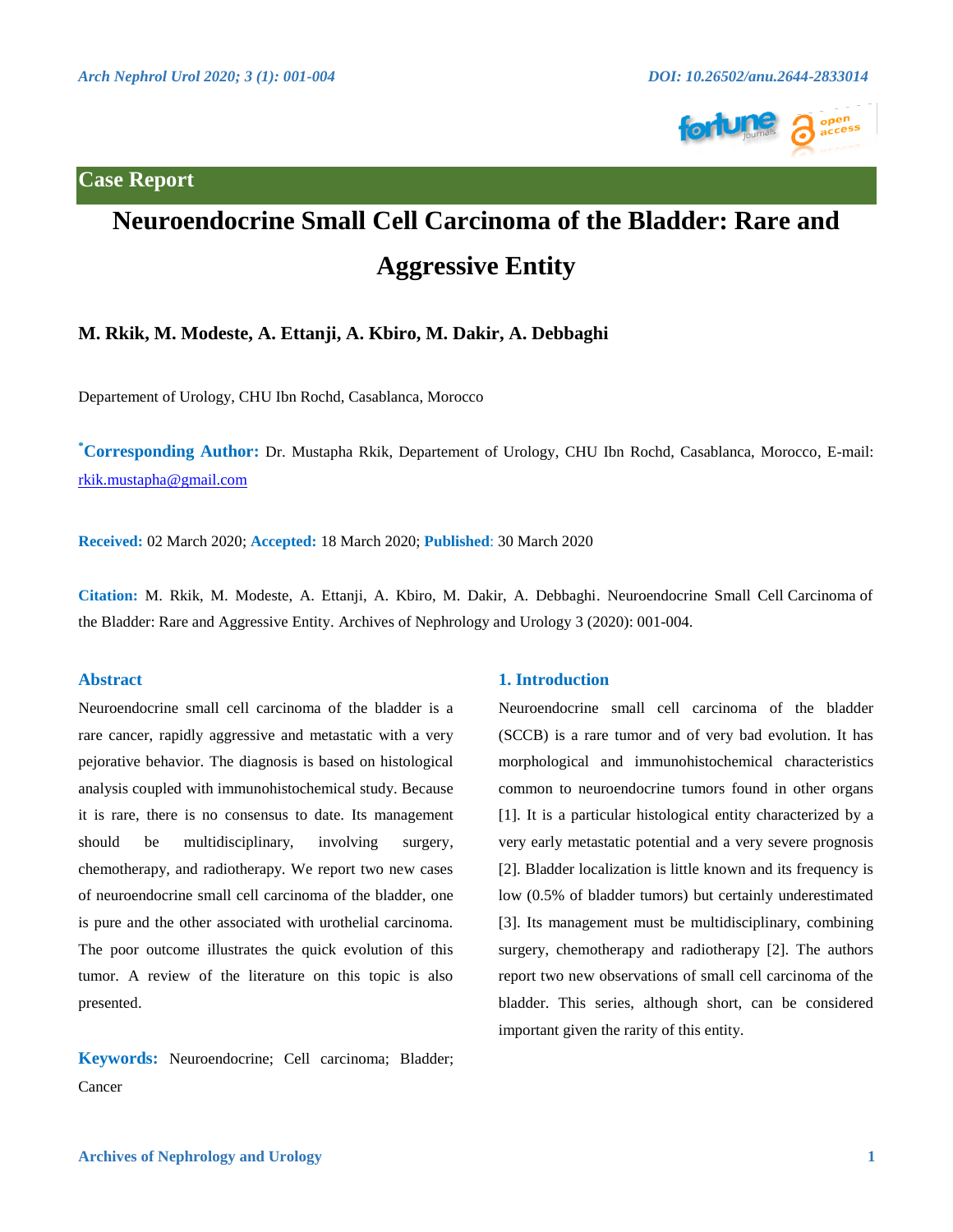#### **2. Case 1**

60 year old patient was referred for management of high hematuria. The abdominopelvic CT scan showed the presence of a tumor of the right posterolateral bladder wall associated with numerous deep lymphadenopathies and multiple secondary hepatic foci (Figure 1). Histological analysis of the samples taken during a cystoscopy revealed a tumor proliferation largely dissociating the bladder muscle, made of two contingents, intimately mixed, one high-grade infiltrating urothelial, the other small cell neuroendocrine made of layers and spans of small cells, fairly monomorphic with a salt and pepper aspect chromatin. The mitotic index is very high. The immunohistochemical study confirmed the neuroendocrine nature of the small cell component by their positivity to chromogranin and synaptophysin. The patient received two courses of chemotherapy using cisplatin four weeks apart. He died after six months' follow-up.

#### **3. Case 2**

49-year-old patient admitted for total hematuria associated with right lumbar pain. Radiology showed a tumor of the

right lateral bladder wall and a homolateral ureterohydronephrosis requiring an emergency percutaneous nephrostomy. Cystoscopy showed the presence of a sessile formation of the right retrotrigonal lateral face. A deep resection was performed. Anatomopathological examination of the resection chips showed on certain fragments the existence of a dense tumor proliferation, largely necrotic and very infiltrating, largely dissociating the bladder muscle. It is made of cords, sheets and cell spans that are fairly homogeneous with small nuclei, hyperchromatic with strong mitotic activity (Figure 2). The immunostaining was positive for NSE and synaptophysin. He was chromogranin and PSA negative. The diagnosis of SCCB was retained. The patient underwent a cystoprostatectomy with left nephroureterectomy. Fifteen months after the intervention, the control CT scan revealed a local recurrence with bone metastasis in the left iliac bone. The patient received external radiation therapy (45 Gy) which improved the pain symptomatology. He died four months later (19 months after the procedure).



**Figure 1:** High-magnification microphotograph showing dense tumor proliferation, largely necrotic made up of small nucleus, hyperchromatic cells with high mitotic activity (HE, G 40).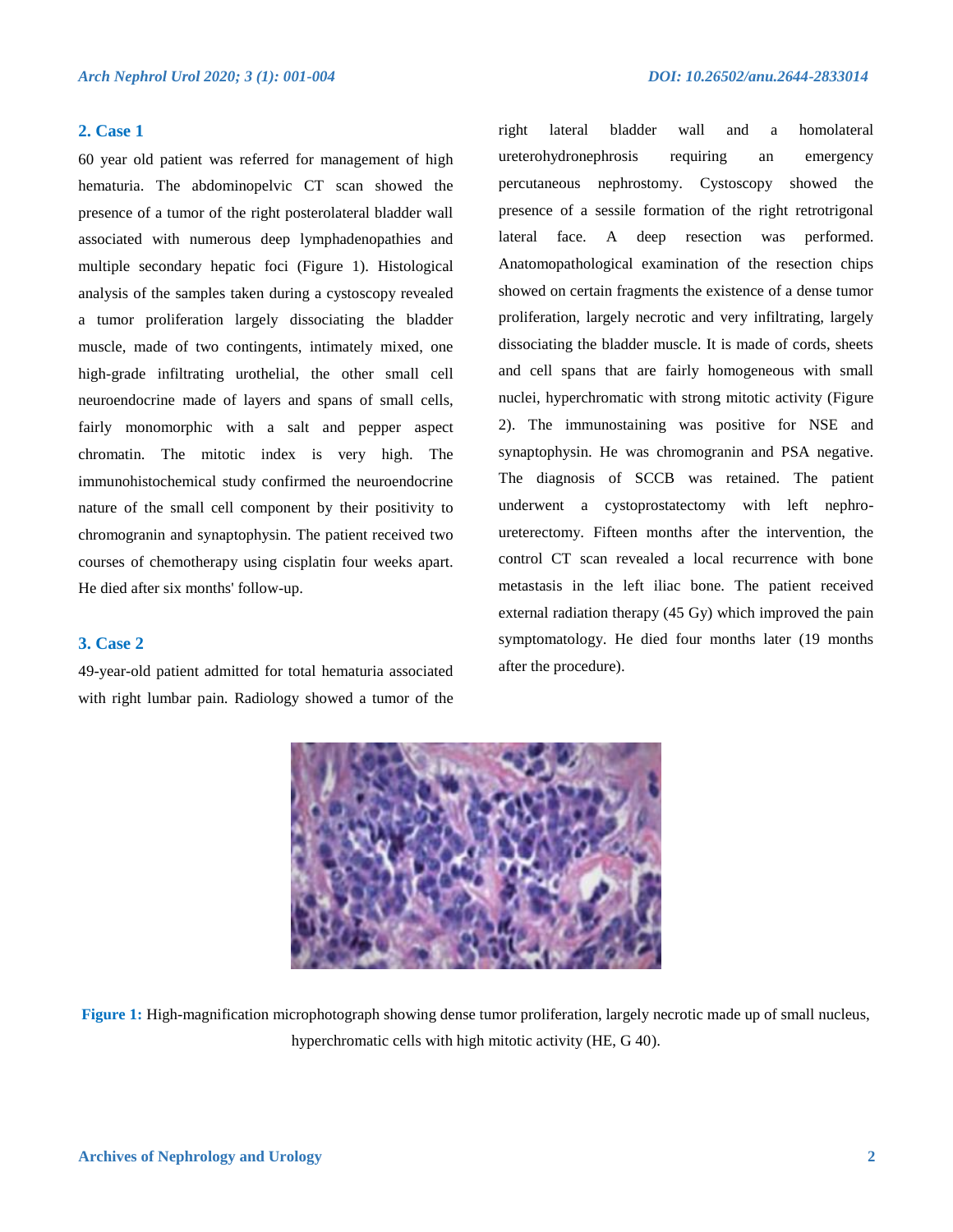#### **4. Discussion**

Neuroendocrine small cell carcinoma of the bladder was first described in 1981 by Cramer et al. [4]. It represents 0.5 to 1% of all bladder tumors and occurs in the elderly, between the fifth and ninth decades. The sex ratio is 3.6 men / 1 woman. Smoking was reported in 67% of the cases [2]. Its clinical symptomatology is not very specific. Hematuria is the most frequent telltale sign, present in 88% of the observations [5]. This symptom was reported in our two patients. Exceptionally, a paraneoplastic syndrome (Cushing's syndrome, hypercalcemia) is noted [6]. Endoscopic data usually show polyploid lesions of 4 to 10 cm, frequently ulcerated and necrotic [7]. These lesions are found on the lateral walls in 54% of cases [2].

The diagnosis is based on histological examination coupled with the immunohistochemical study. The anatomopathological analysis finds an undifferentiated tumor proliferation of small basophil cells organizing themselves in cords, in spans or realizing aspects of pseudorosettes. Tumor infiltration is often significant with damage to the muscle or perivesical adipose tissue [7]. In more than 50% of cases, it is associated with another tumor component such as urothelial carcinoma, more rarely adenocarcinoma or squamous cell carcinoma [8]. The diagnosis is confirmed by the immunohistochemical study, which reveals the expression of at least one neuroendocrine marker (synaptophysin, chromogranin A, specific neuron enolase) and the absence of expression of the common leukocyte antigen, thus eliminating lymphoma and anti-PSA antibody, eliminating metastasis from a prostate carcinoma. The search for a composite character is a decisive factor in eliminating a metastasis of the bladder from a small cell carcinoma of another origin, in particular pulmonary [9].

These tumors are aggressive, often discovered at an advanced stage even in the case of small lesions [3]. Metastases are present in 28 to 50% of cases at the time of diagnosis and occur in the lymph nodes, liver, bones, lungs and brain [10], requiring a complete extension assessment. The stage of the disease is defined by the TNM classification of the American Joint Committee on Cancer (AJCC) of 2002 [11]. By analogy to small cell carcinoma of the lung, some authors recommend to distinguish localized tumors and disseminated tumors, and not to use the TNM classification, which would seem not to be appropriate for this type of tumor [12]. The therapeutic modalities are not precisely defined due to the rarity of these tumors and only small series have been published [2]. In the absence of prospective trials, there is currently no therapeutic consensus and the results of the different therapies used vary widely from one study to another. From the literature, it appears that the treatment of choice for bladder SCCB is surgical excision combined with cisplatin-based chemotherapy. Despite therapeutic advances, the prognosis of SCCB remains extremely poor [13]. The overall fiveyear survival rate for all stages combined is 19% (16 to 25%) [10].

### **5. Conclusion**

Bladder SCC usually presents at a later stage than urothelial carcinoma and therefore confers a worse prognosis. Multiple treatment algorithms have been used to treat local and metastatic disease, including cystectomy, partial cystectomy, radiation therapy, and neoadjuvant/adjuvant chemotherapy as well as chemotherapy alone. Low disease incidence makes it difficult to exclusively advocate for one treatment algorithm. Prospective studies need to be done to elucidate the most effective treatment by stage for bladder SCC.